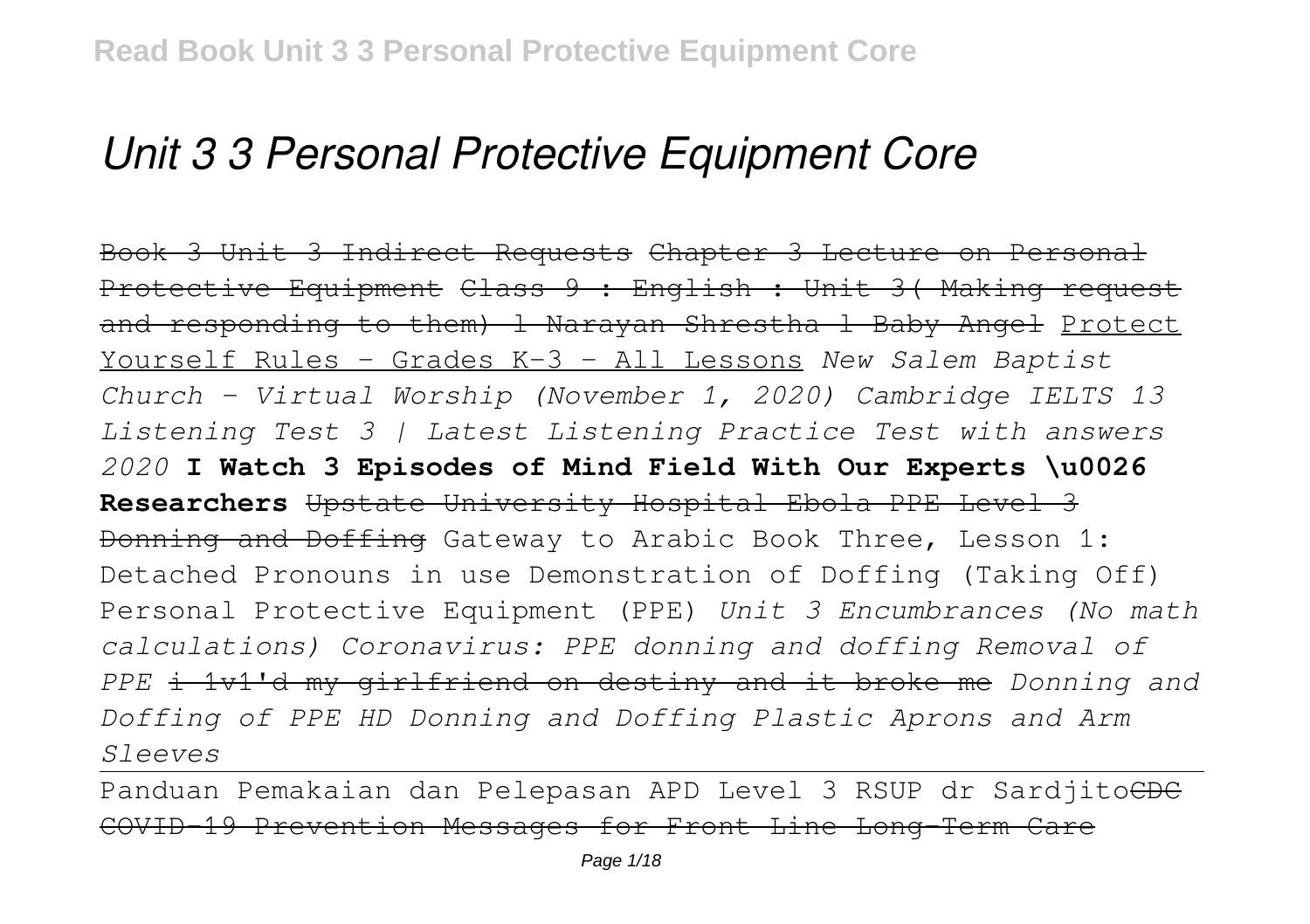Staff: PPE Lessons Personal Protective Equipment for COVID-19 Care *JIPMER PPE DONNING AND DOFFING* COVID-19 Patient Care Preparation How to properly wear personal protective equipment for airborne contaminants Interchange book 3 (Unit 3? Common ground)? APRENDE INGLES CON VÍDEOS 11th Accountancy || Unit 3 || Accounting Equation || Illus 2 and sum no 2 *Webinar 3 - Personal Protective Equipment (PPE) and Monitoring* AP Gov Unit 3 Exam Review NEW 2020 The Complete Story of Destiny! From origins to Shadowkeep [Timeline and Lore explained] *Robinson Crusoe | Unit 3 | Marigold Book | Class V | CBSE*

EFC 4 chapter 11 Unit 3*How to Don Defence Forces PPE Level 3* Unit 3 3 Personal Protective

Unit 3 – Types of PPE protection – In this unit we will be looking at the different types of protection in detail and what protection they offer a person. Unit 4 – Disclosures and How to respond to them – In this unit we will explore what employees are required to do when abuse is alleged or suspected. We will also look at the different types of disclosure and how to respond to these.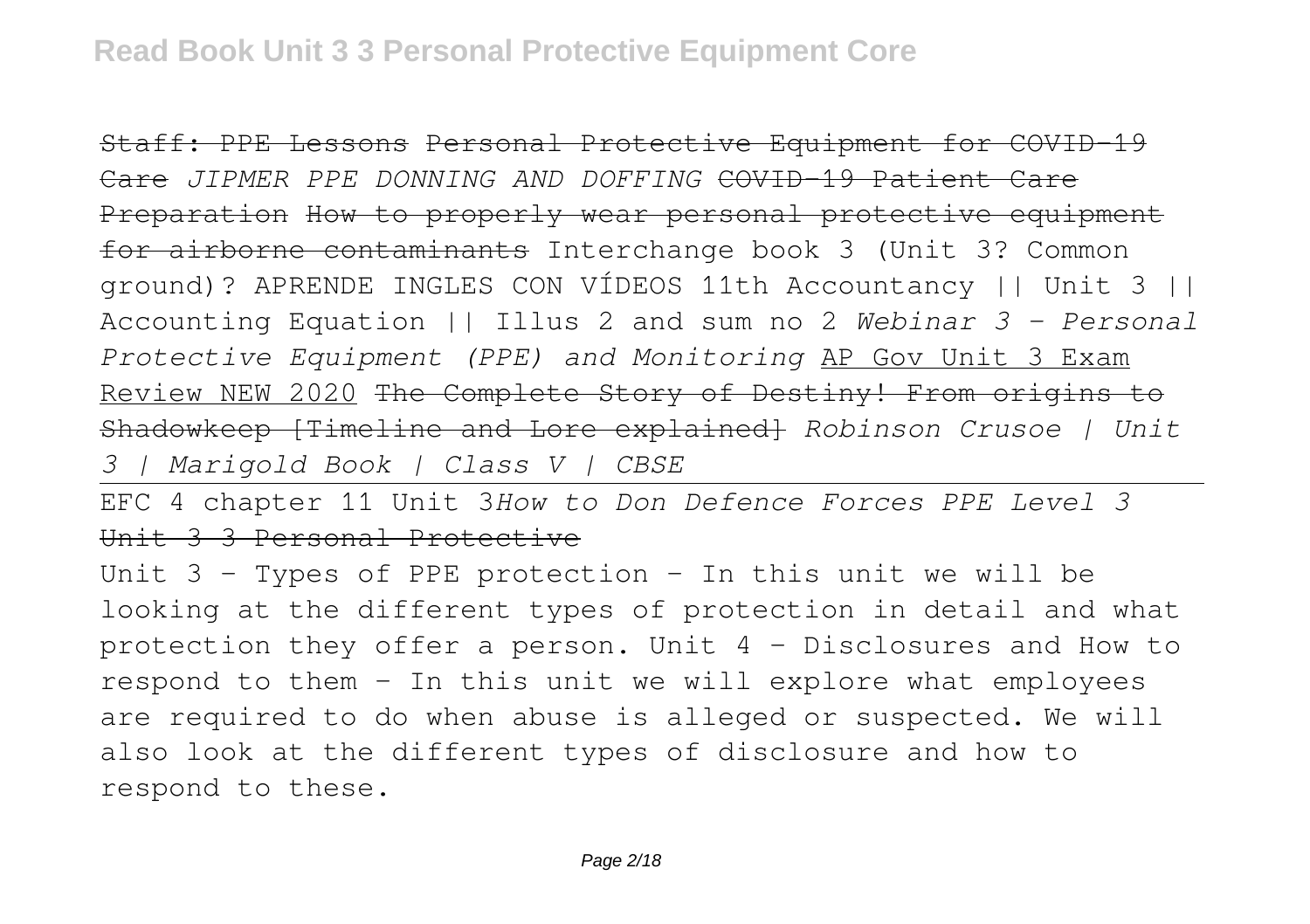Personal Protective Equipment (PPE) Online Training Course Unit 3: Personal Protective Equipment Putting on PPE: 1. Hand Hygiene 2. Gown 3. Mask 4. Eye wear 5. Gloves Removing PPE: 1. Gloves 2. Gown 3. Hand Hygiene (if contaminated) 4. Mask 5. Eye wear 6. Hand Hygiene! Transmission Requirements:

Unit 3 - PPE.docx - Unit 3 Personal Protective Equipment ... The current legislation which relates to the use of personal protective equipment is the Personal Protective Equipment at Work Regulations 1992. The latest details are available on legislation.gov.uk. Other special regulations cover hazardous substances (including lead and asbestos), and also noise and radiation.

#### Personal Protective Equipment (PPE)

Tiger Supplies Limited Unit 3 Driberg Way Braintree Essex, CM7 1NB. 0844 848 3444. 01376 333 090. sales@tiger-supplies.co.uk

Hand Protection | Safety Gloves | PPE | Tiger Supplies Unit 3 – Global Affairs; Unit 4 – Physical Preparation, Health &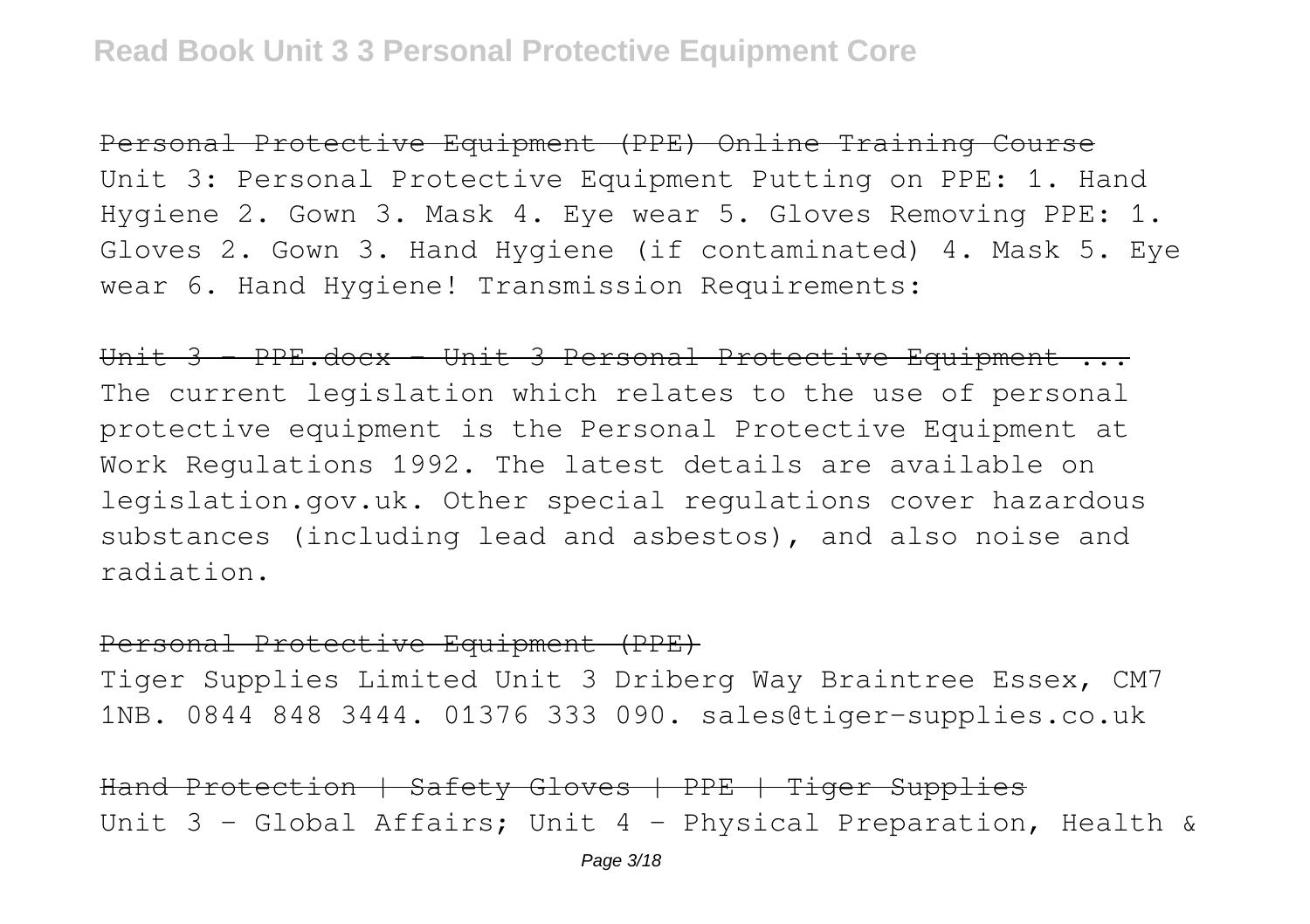Wellbeing; Unit 6 - Government & Protective Services; Unit 7 -Planning for and Responding; Unit 12 – Developing Personal Fitness Programmes; Unit 20 – Technology in the Protective Services; Search. Search for: Coronavirus Info.

### BTEC Level 3 Uniformed Protective Services (Triple ...

Level (Unit 3): Entry 3/ Intermediate 1 in Scotland / CEF B1. © British Council 2014 3. Cleaning: personal protective equipment – teachers' notes. Structure, learning hours and delivery context. Each of the 12 Cleaning lessons provides a minimum of 1 hour of learning in a classroom context. It is made up of three topics:

#### Personal Protective Equipment - British Council

3.1 Explain why it is important to work in partnership with others 3.2 Demonstrate ways of working that can help improve partnership working 3.3 Identify skills and approaches needed for resolving conflicts 3.4 Access support and advice about: partnership working, resolving conflicts Promote Personal Development in Care Settings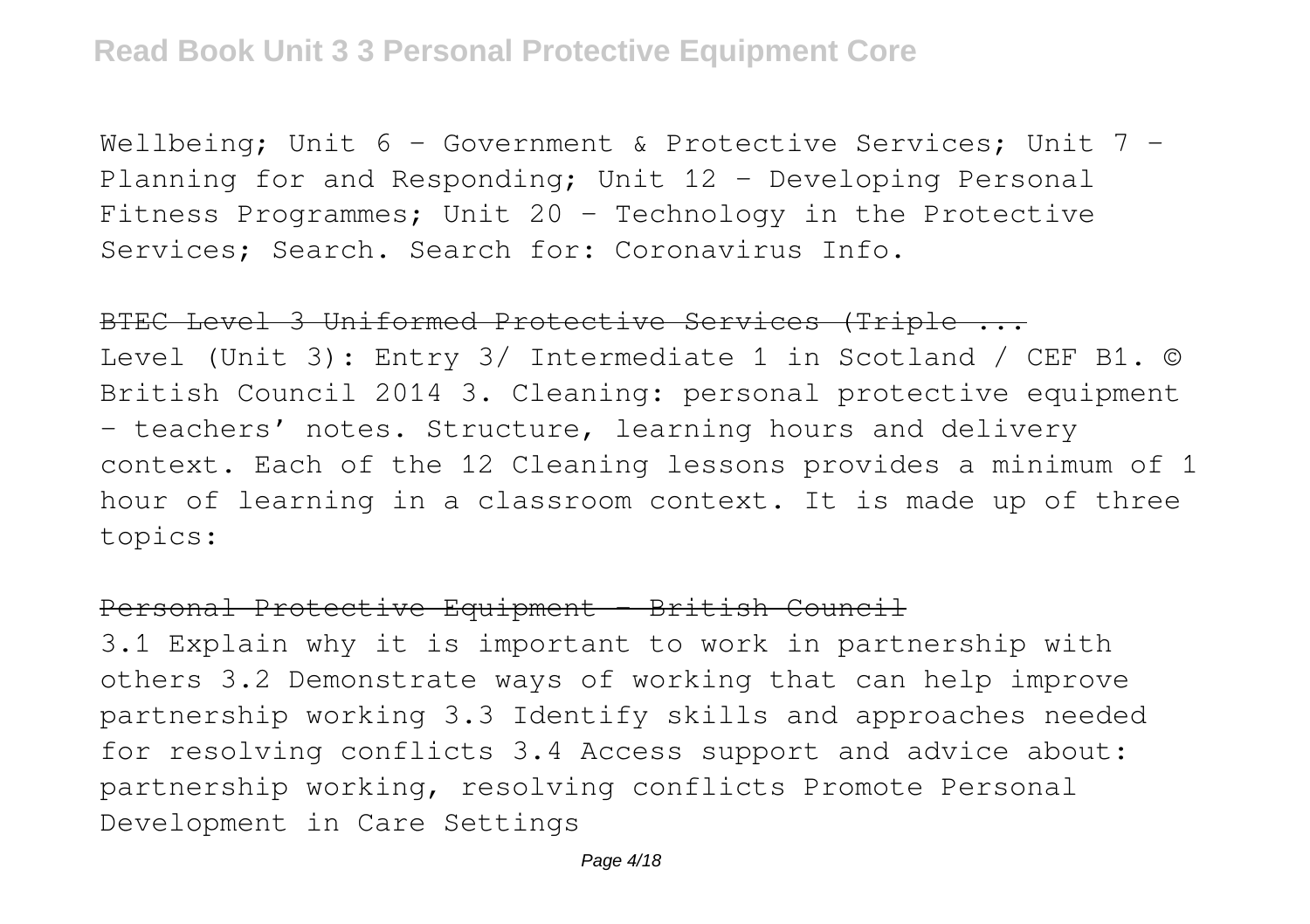Select and Wear Appropriate Personal Protective Equipment ... The goal I've set is that everyone should get the personal protective equipment (PPE) they need. To achieve that we've got to overcome a huge number of complex challenges. ... This unit  $is$  ...

[Withdrawn] COVID-19: personal protective equipment (PPE ... 3.1 Explain why it is important to work in partnership with others 3.2 Demonstrate ways of working that can help improve partnership working 3.3 Identify skills and approaches needed for resolving conflicts 3.4 Access support and advice about: partnership working, resolving conflicts Promote Personal Development in Care Settings

Understand the importance of using Personal Protective ... Unit 1: Promote personal development in care settings 33 Unit 2: Safeguarding and protection in care settings 37 Unit 3: Promote health, safety and well-being in care settings 44 Unit 4: Understand mental well-being and mental health promotion 50 Unit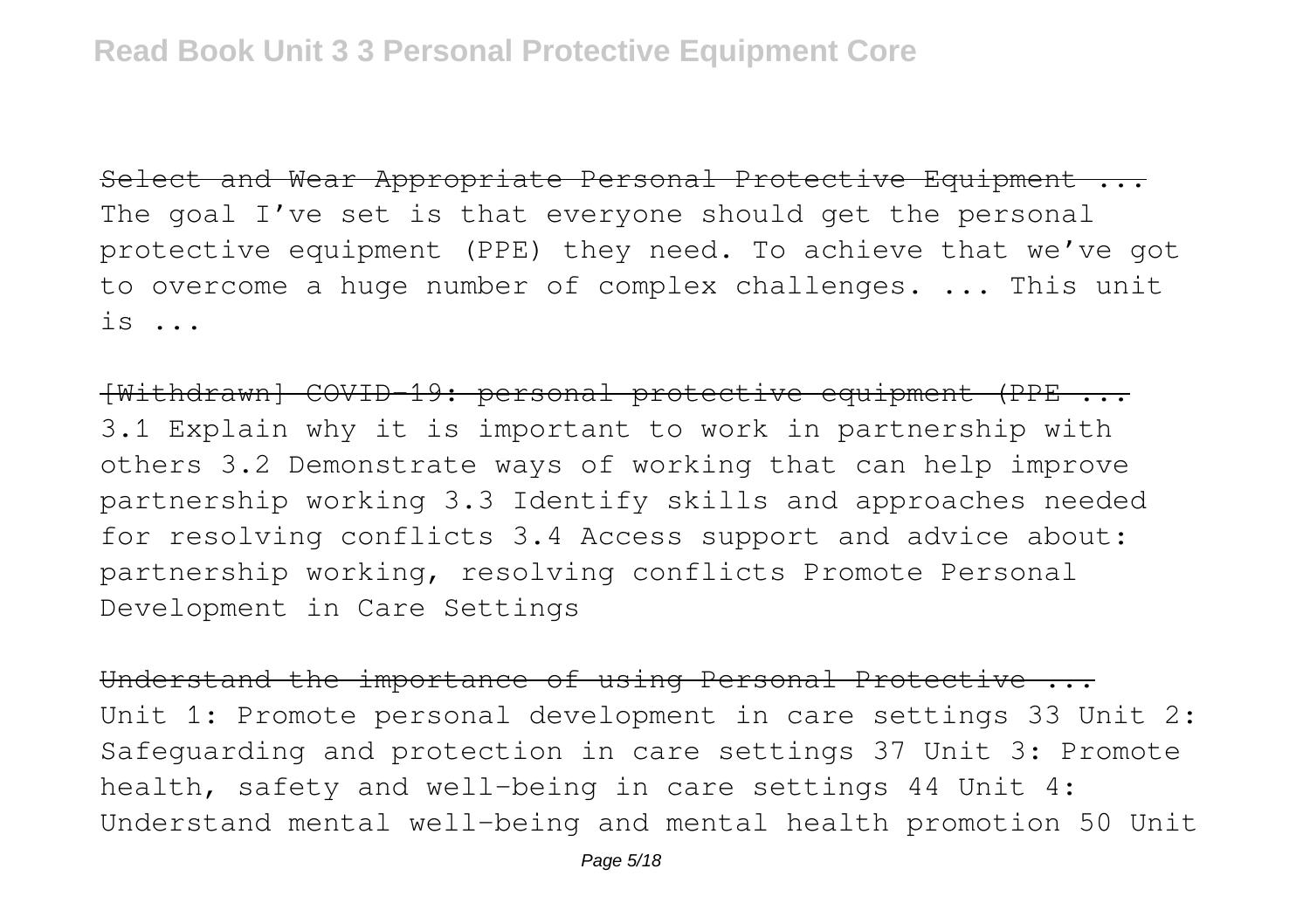# **Read Book Unit 3 3 Personal Protective Equipment Core**

5: Causes and spread of infection 54 Unit 6: Promote communication in care settings 58 ...

#### Pearson BTEC Level 3 Diploma in Healthcare Support

2.3 European and British standards for protective boots and helmets The protective boots and helmets must be manufactured to the standards: imposed by the European Community Directive on Personal ...

#### Protective equipment (VAT Notice 701/23) - GOV.UK

1 3 1 3 Explain Why Personal Protective Clothing Should Be Worn When Handling Food And Drink 4222-233 meet food safety requirements when providing food and drink for individual 1.1Workers should be aware of and practice personal Hygiene eg, hand washing.

1 3 1 3 Explain Why Personal Protective Clothing Should Be ... Page 2 of 39 Guidance – Personal safety training (PST) – version 3.0 Valid from 26 March 2014 Personal safety training (PST) About this guidance The personal safety training (PST) and why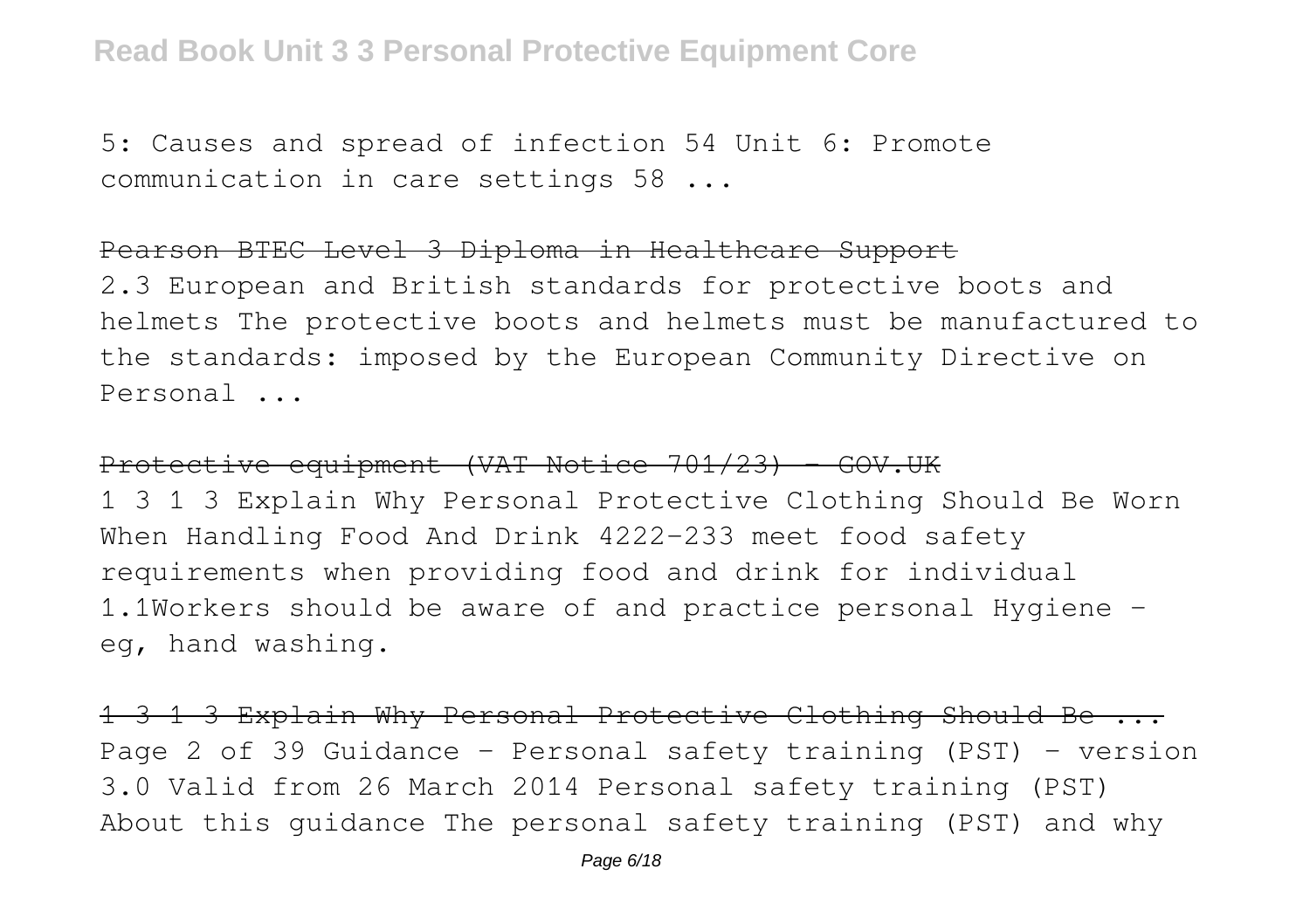you need it Using 'reasonable force' Using and storing handcuffs and retractable batons • Personal protective

# Personal safety training (PST) - gov.uk

Unit 3-Assignment 3.3Jay Patel - Unit 3-P3-Explain the issues related to the use of infomation. Legal issues. Use of information can be misused, so 3 laws were placed to negate this. Data protection act 1998: This law ensures that all personal infomation which is held is used and handled appropriately.Every single person who has personal infomation is entitled to know what infomation is kept about them.

Unit 3-Assignment 3.3Jay Patel - Unit 3-P3-Explain the ... 3M™ Protective Coverall 4520 has been engineered to offer multiple layers of SMMMS for effective hold out and strength at a lightweight 43gsm. Superbly breathable and soft with a cloth like feel it can be worn for extended periods comfortably and protects against static discharge, hazardous particulates and liquid splash Type 5/6.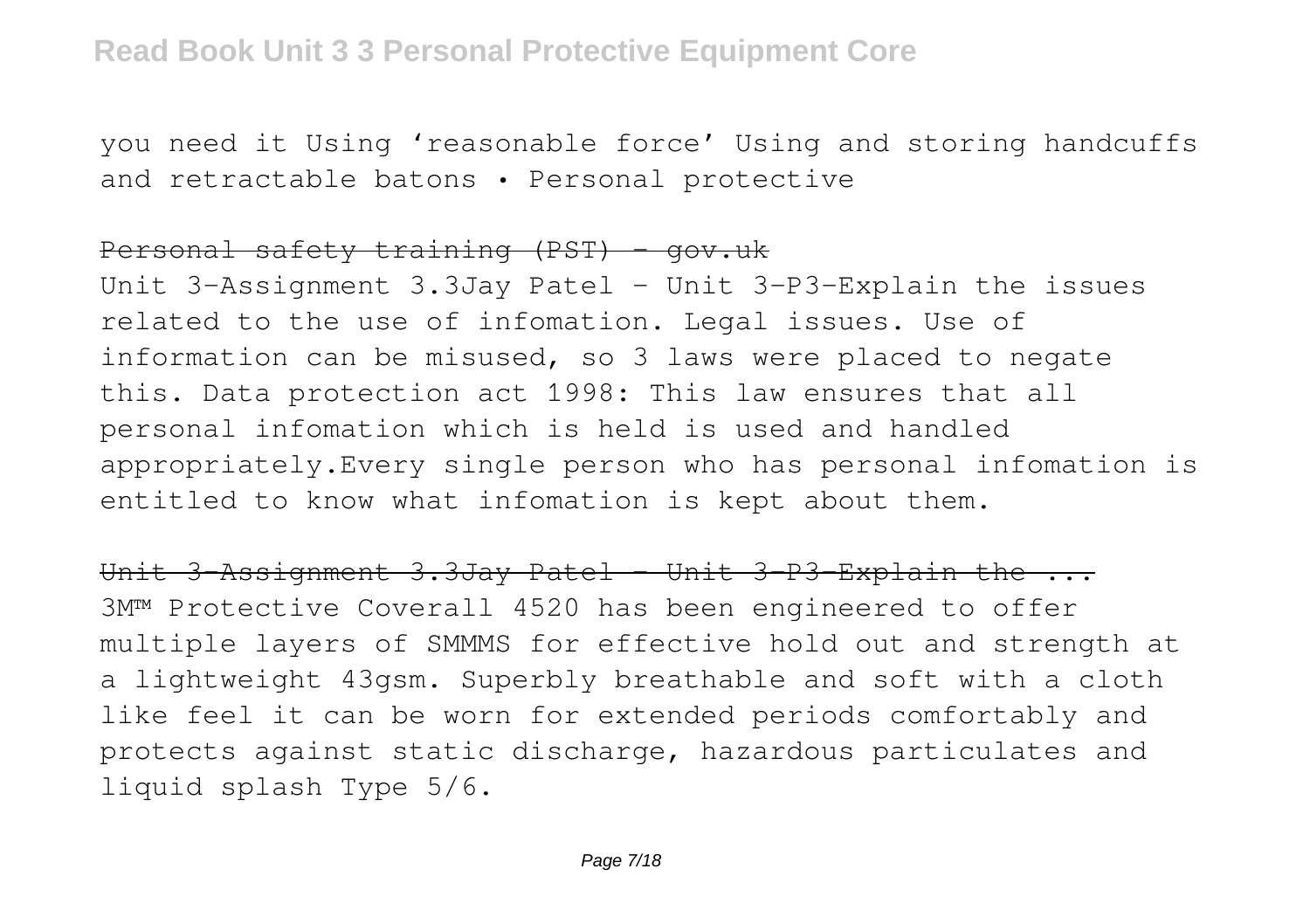#### 3M™ Protective Coveralls 4520

Pearson BTEC Level 3 National Diploma in Uniformed Protective Services ( 603/5066/0) ... Each unit in the qualification ha s a GLH value of 60, 90 or 120. There is then a total GLH value for the qualification. Each qualification has a TQT value. This may vary within sectors and across the suite , depending

#### Pearson BTEC Level 3 National Extended Diploma in ...

a) Unit Protection Scheme: Unit type schemes protect a specific area of the system i.e. a transformer, transmission line, generator or bus bar. The unit protection schemes are based on Kirchhoff's Current Law – the sum of the currents entering an area of the system must be zero. Any deviation from this must indicate an abnormal current path.

Unit and Non-Unit Protection Scheme | Electrical Concepts Who Needs PPE. check circle solid icon Patients with confirmed or possible SARS-CoV-2 infection should wear a facemask when being evaluated medically. check circle solid icon Healthcare personnel should adhere to Standard and Transmission-based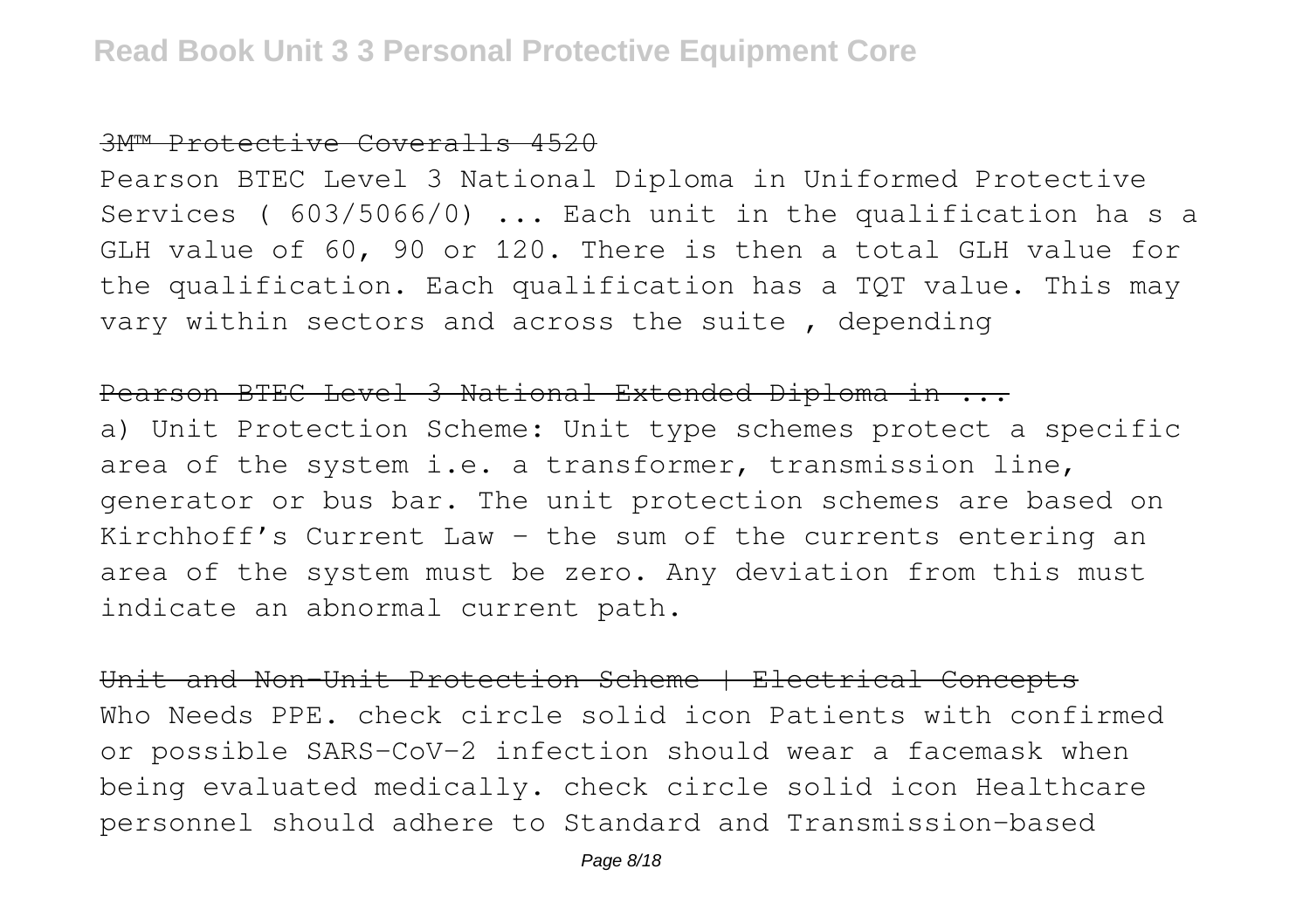Precautions when caring for patients with SARS-CoV-2 infection. Recommended PPE is described in the Infection Control Guidance

#### Using Personal Protective Equipment (PPE) | CDC

AC 3.1 Describe the role of the early years practitioner in relation to: • Food hygiene • Dealing with spillages safely • Safe disposal of waste • Using correct personal protective equipment. LO4 Be able to use hygienic practice to minimise the spread of infection.

# Unit 1.3 pp - SlideShare

3M Versaflo TR-302E Powered Air Turbo Unit Conforms to EN 12941. The lightweight turbo unit is the key to an easy-to-use, versatile respiratory protective system for environments with hazardous particles. This unit is supplied with an Air Flow Indicator only.

Book 3 Unit 3 Indirect Requests Chapter 3 Lecture on Personal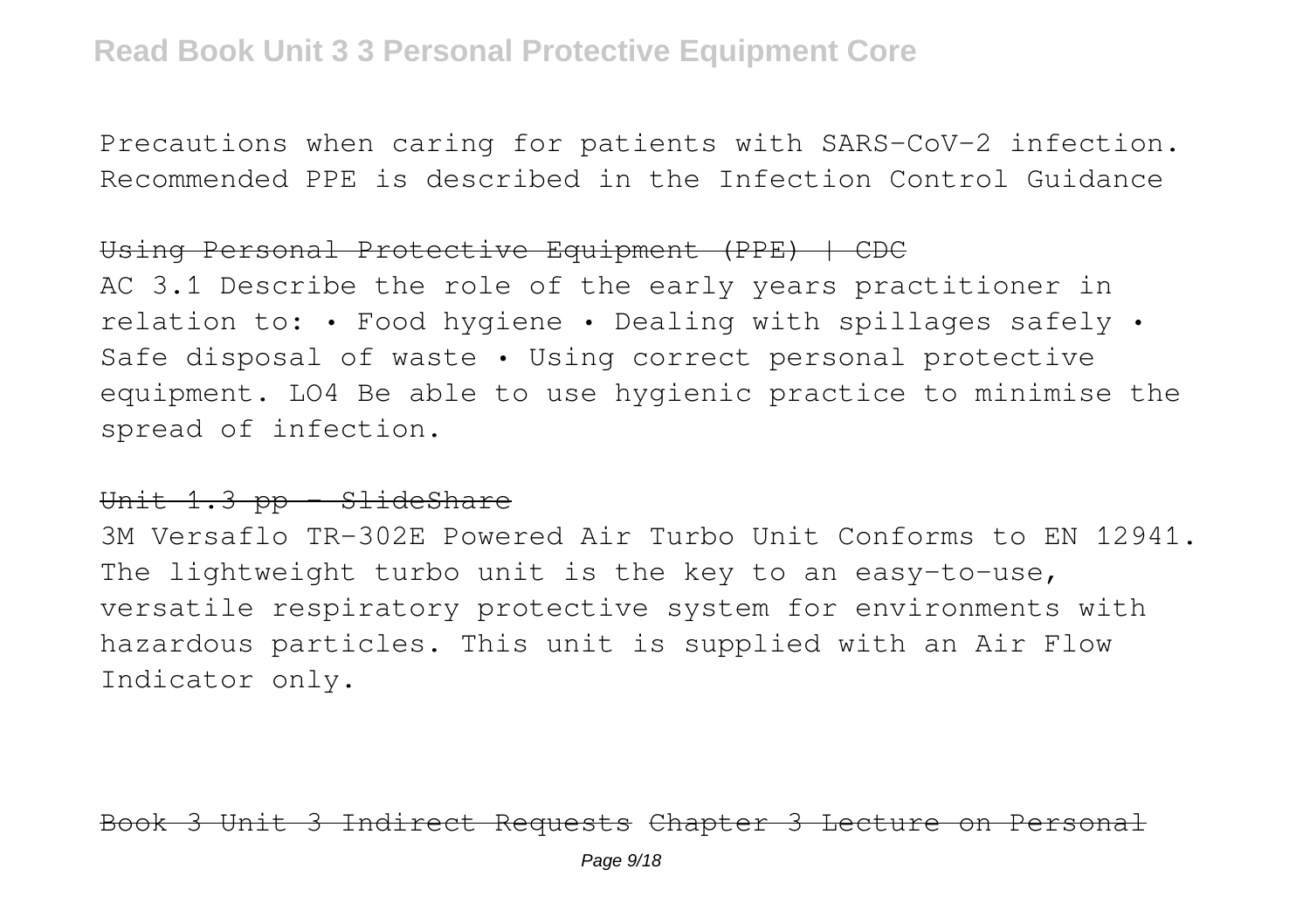Protective Equipment Class 9 : English : Unit 3( Making request and responding to them) 1 Narayan Shrestha 1 Baby Angel Protect Yourself Rules - Grades K-3 - All Lessons *New Salem Baptist Church - Virtual Worship (November 1, 2020) Cambridge IELTS 13 Listening Test 3 | Latest Listening Practice Test with answers 2020* **I Watch 3 Episodes of Mind Field With Our Experts \u0026 Researchers** Upstate University Hospital Ebola PPE Level 3 Donning and Doffing Gateway to Arabic Book Three, Lesson 1: Detached Pronouns in use Demonstration of Doffing (Taking Off) Personal Protective Equipment (PPE) *Unit 3 Encumbrances (No math calculations) Coronavirus: PPE donning and doffing Removal of PPE* i 1v1'd my girlfriend on destiny and it broke me *Donning and Doffing of PPE HD Donning and Doffing Plastic Aprons and Arm Sleeves*

Panduan Pemakaian dan Pelepasan APD Level 3 RSUP dr SardjitoCDC COVID-19 Prevention Messages for Front Line Long-Term Care Staff: PPE Lessons Personal Protective Equipment for COVID-19 Care *JIPMER PPE DONNING AND DOFFING* COVID-19 Patient Care Preparation How to properly wear personal protective equipment for airborne contaminants Interchange book 3 (Unit 3? Common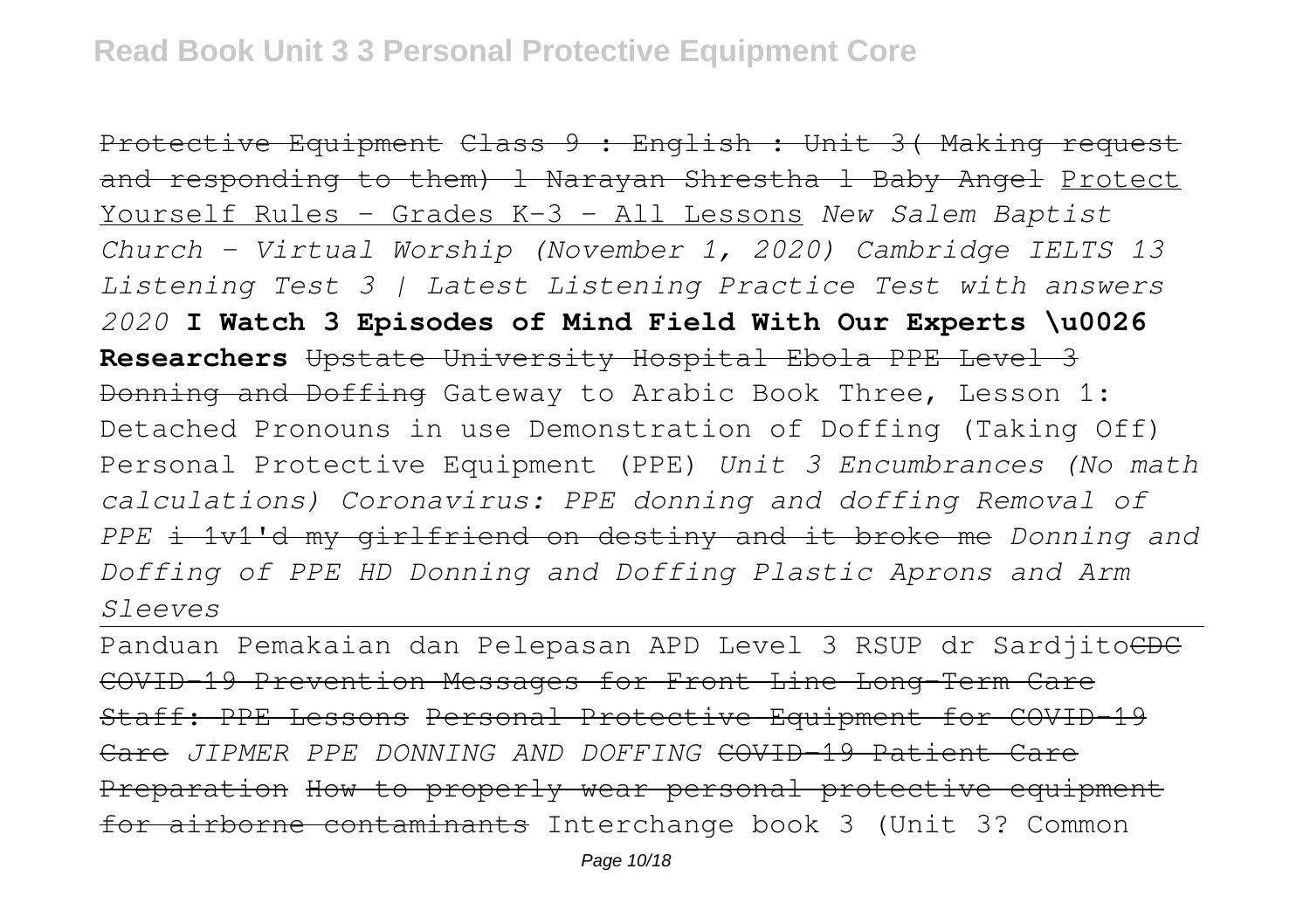ground)? APRENDE INGLES CON VÍDEOS 11th Accountancy || Unit 3 || Accounting Equation || Illus 2 and sum no 2 *Webinar 3 - Personal Protective Equipment (PPE) and Monitoring* AP Gov Unit 3 Exam Review NEW 2020 The Complete Story of Destiny! From origins to Shadowkeep [Timeline and Lore explained] *Robinson Crusoe | Unit 3 | Marigold Book | Class V | CBSE*

EFC 4 chapter 11 Unit 3*How to Don Defence Forces PPE Level 3* Unit 3 3 Personal Protective

Unit 3 – Types of PPE protection – In this unit we will be looking at the different types of protection in detail and what protection they offer a person. Unit 4 – Disclosures and How to respond to them – In this unit we will explore what employees are required to do when abuse is alleged or suspected. We will also look at the different types of disclosure and how to respond to these.

Personal Protective Equipment (PPE) Online Training Course Unit 3: Personal Protective Equipment Putting on PPE: 1. Hand Hygiene 2. Gown 3. Mask 4. Eye wear 5. Gloves Removing PPE: 1. Gloves 2. Gown 3. Hand Hygiene (if contaminated) 4. Mask 5. Eye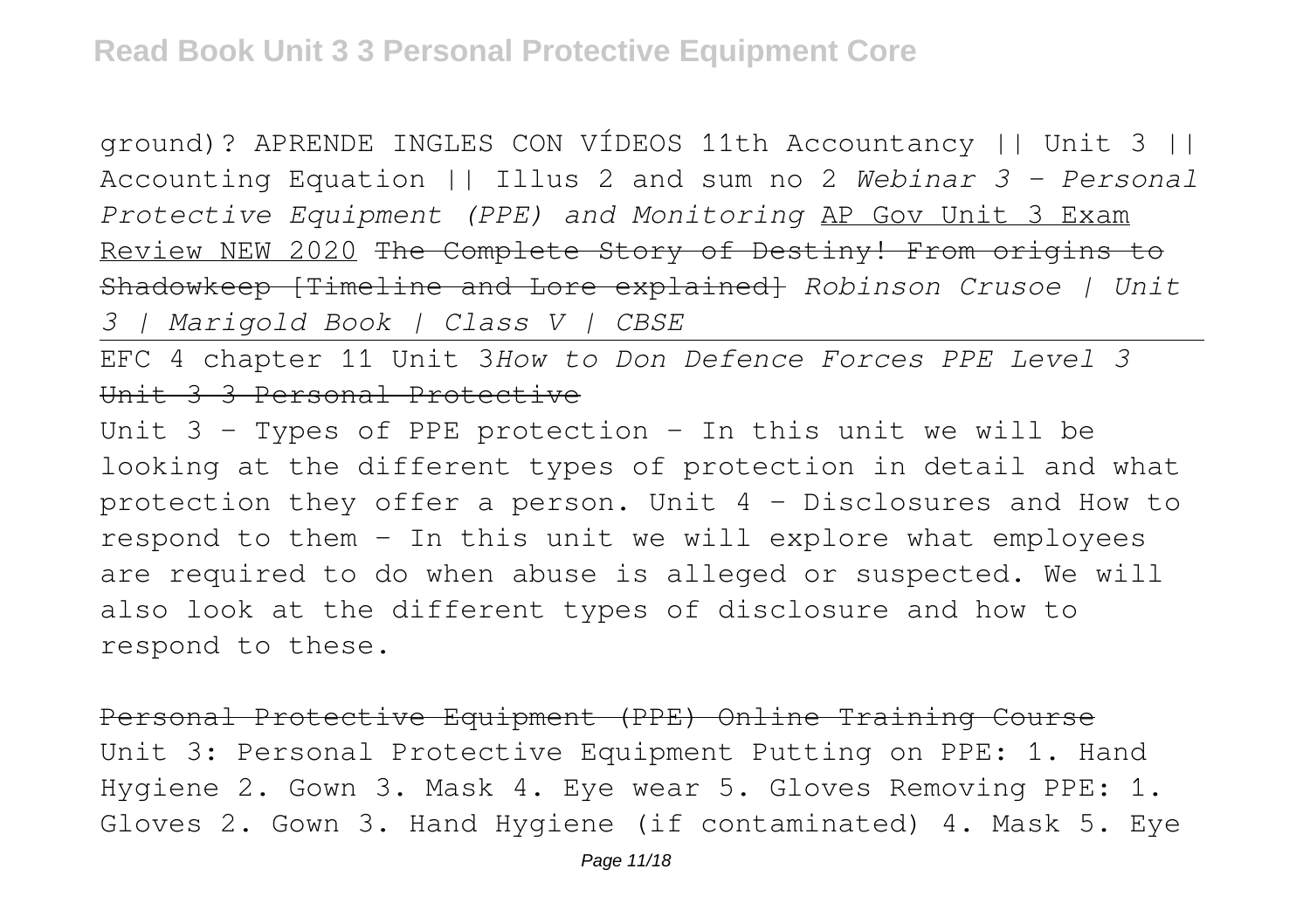wear 6. Hand Hygiene! Transmission Requirements:

Unit 3 - PPE.docx - Unit 3 Personal Protective Equipment ... The current legislation which relates to the use of personal protective equipment is the Personal Protective Equipment at Work Regulations 1992. The latest details are available on legislation.gov.uk. Other special regulations cover hazardous substances (including lead and asbestos), and also noise and radiation.

Personal Protective Equipment (PPE)

Tiger Supplies Limited Unit 3 Driberg Way Braintree Essex, CM7 1NB. 0844 848 3444. 01376 333 090. sales@tiger-supplies.co.uk

Hand Protection | Safety Gloves | PPE | Tiger Supplies Unit 3 – Global Affairs; Unit 4 – Physical Preparation, Health & Wellbeing; Unit 6 - Government & Protective Services; Unit 7 -Planning for and Responding; Unit 12 – Developing Personal Fitness Programmes; Unit 20 – Technology in the Protective Services; Search. Search for: Coronavirus Info.

Page 12/18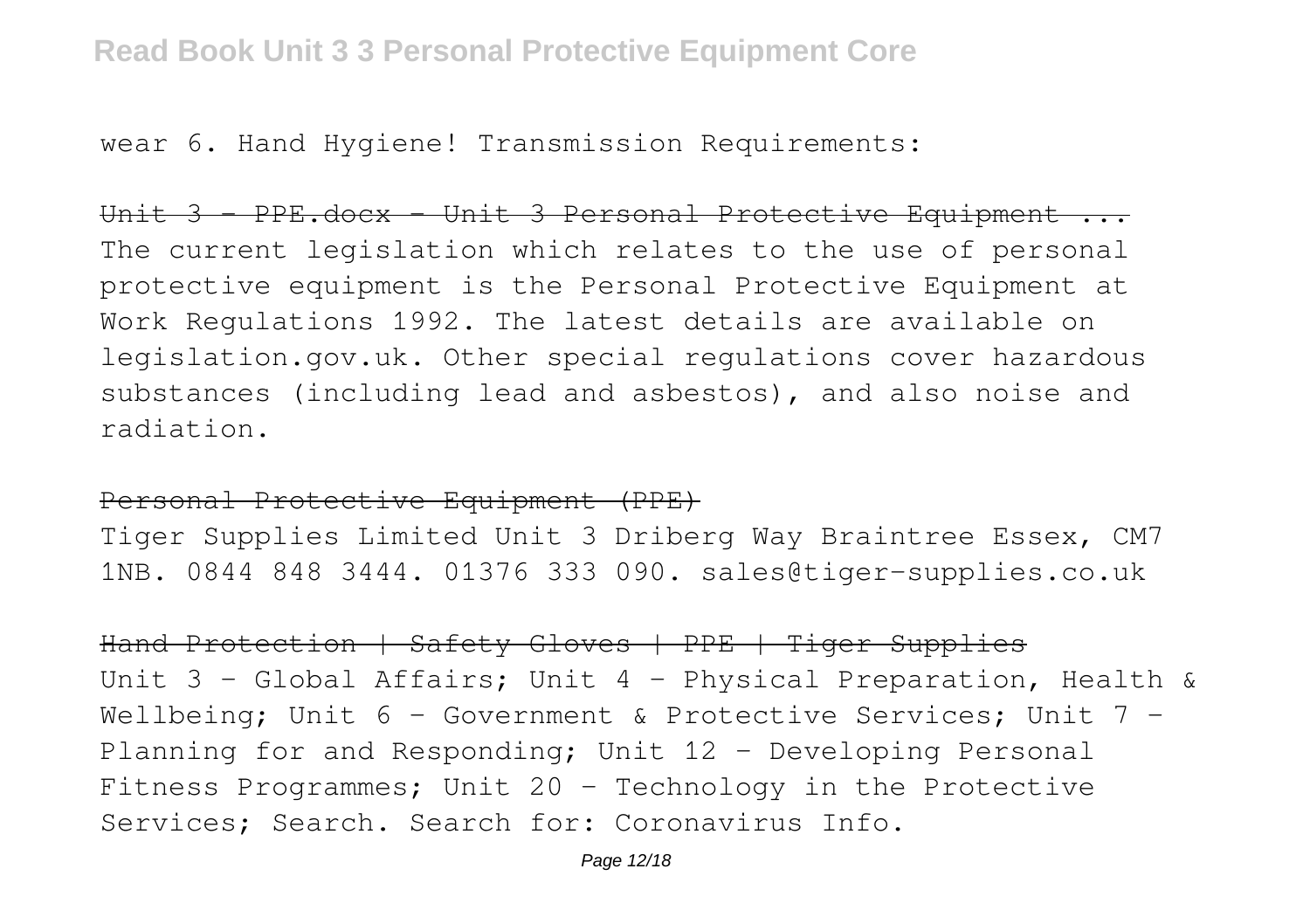# BTEC Level 3 Uniformed Protective Services (Triple ...

Level (Unit 3): Entry 3/ Intermediate 1 in Scotland / CEF B1. © British Council 2014 3. Cleaning: personal protective equipment – teachers' notes. Structure, learning hours and delivery context. Each of the 12 Cleaning lessons provides a minimum of 1 hour of learning in a classroom context. It is made up of three topics:

## Personal Protective Equipment - British Council

3.1 Explain why it is important to work in partnership with others 3.2 Demonstrate ways of working that can help improve partnership working 3.3 Identify skills and approaches needed for resolving conflicts 3.4 Access support and advice about: partnership working, resolving conflicts Promote Personal Development in Care Settings

Select and Wear Appropriate Personal Protective Equipment ... The goal I've set is that everyone should get the personal protective equipment (PPE) they need. To achieve that we've got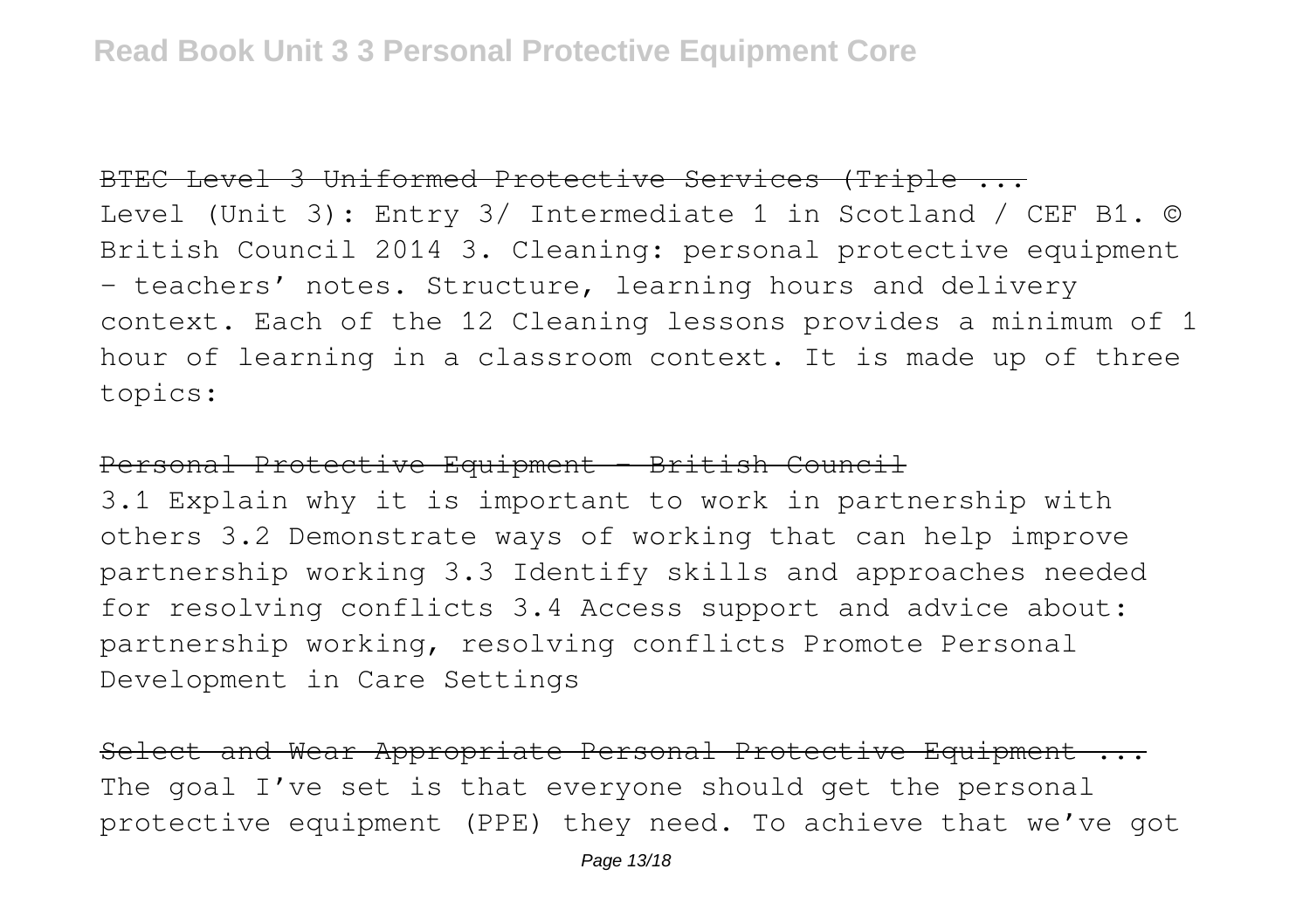# **Read Book Unit 3 3 Personal Protective Equipment Core**

to overcome a huge number of complex challenges. ... This unit  $i<sub>s</sub>$ 

[Withdrawn] COVID-19: personal protective equipment (PPE ... 3.1 Explain why it is important to work in partnership with others 3.2 Demonstrate ways of working that can help improve partnership working 3.3 Identify skills and approaches needed for resolving conflicts 3.4 Access support and advice about: partnership working, resolving conflicts Promote Personal Development in Care Settings

Understand the importance of using Personal Protective ... Unit 1: Promote personal development in care settings 33 Unit 2: Safeguarding and protection in care settings 37 Unit 3: Promote health, safety and well-being in care settings 44 Unit 4: Understand mental well-being and mental health promotion 50 Unit 5: Causes and spread of infection 54 Unit 6: Promote communication in care settings 58 ...

arson BTEC Level 3 Diploma in Healthcare Support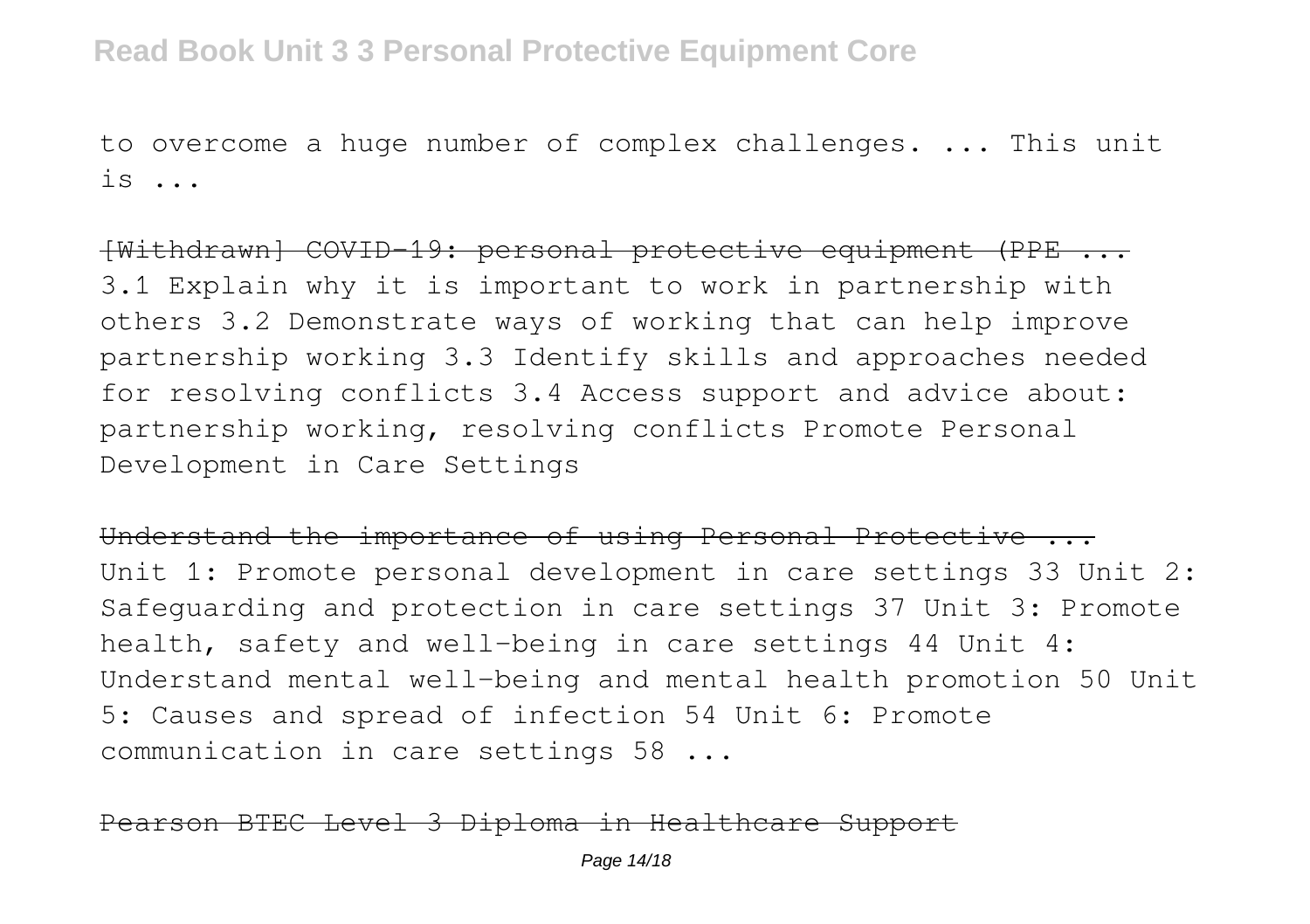2.3 European and British standards for protective boots and helmets The protective boots and helmets must be manufactured to the standards: imposed by the European Community Directive on Personal ...

## Protective equipment (VAT Notice 701/23) - GOV.UK

1 3 1 3 Explain Why Personal Protective Clothing Should Be Worn When Handling Food And Drink 4222-233 meet food safety requirements when providing food and drink for individual 1.1Workers should be aware of and practice personal Hygiene eg, hand washing.

1 3 1 3 Explain Why Personal Protective Clothing Should Be ... Page 2 of 39 Guidance – Personal safety training (PST) – version 3.0 Valid from 26 March 2014 Personal safety training (PST) About this guidance The personal safety training (PST) and why you need it Using 'reasonable force' Using and storing handcuffs and retractable batons • Personal protective

Personal safety training (PST) - gov.uk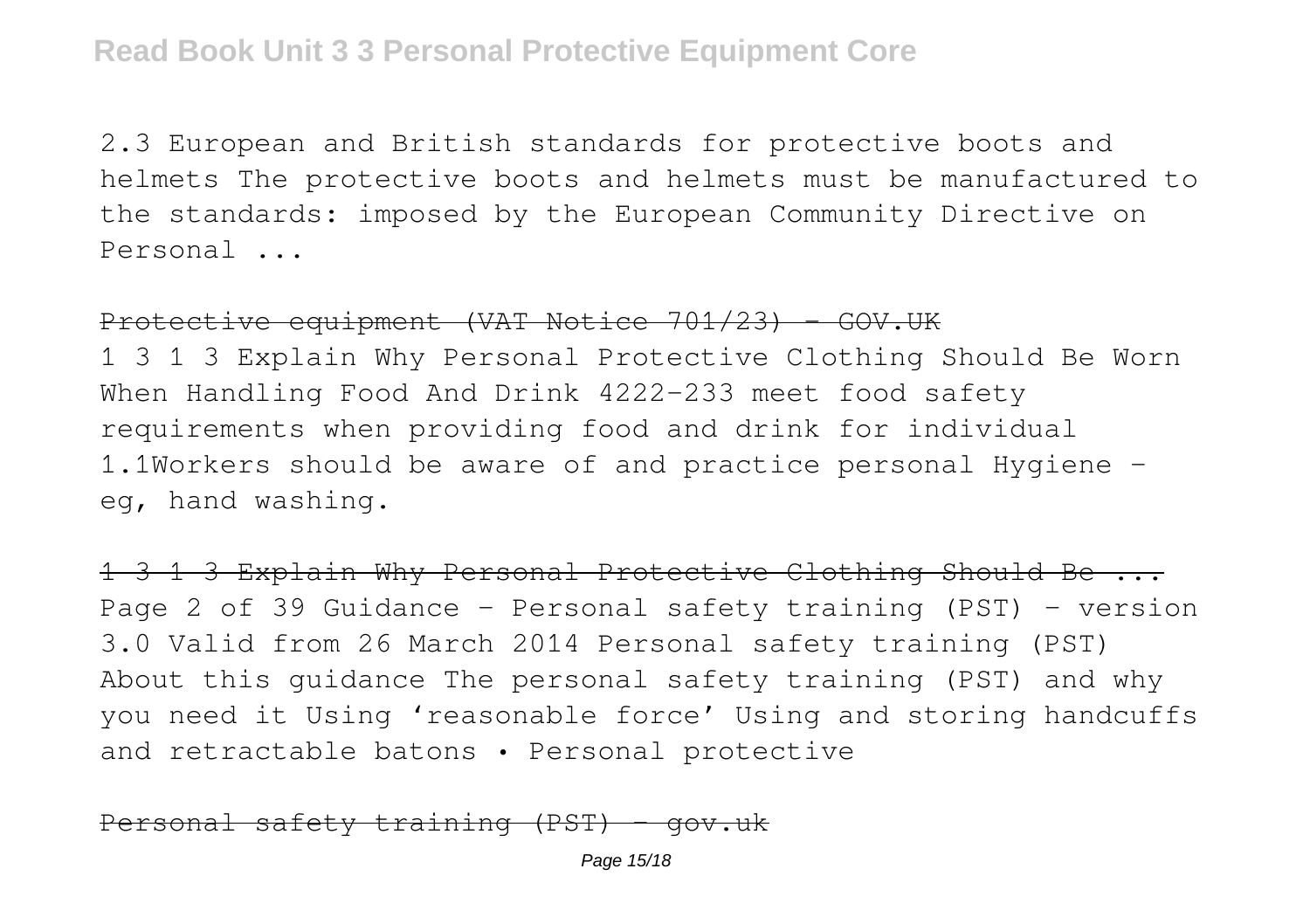Unit 3-Assignment 3.3Jay Patel - Unit 3-P3-Explain the issues related to the use of infomation. Legal issues. Use of information can be misused, so 3 laws were placed to negate this. Data protection act 1998: This law ensures that all personal infomation which is held is used and handled appropriately.Every single person who has personal infomation is entitled to know what infomation is kept about them.

Unit 3-Assignment 3.3Jay Patel - Unit 3-P3-Explain the ... 3M™ Protective Coverall 4520 has been engineered to offer multiple layers of SMMMS for effective hold out and strength at a lightweight 43gsm. Superbly breathable and soft with a cloth like feel it can be worn for extended periods comfortably and protects against static discharge, hazardous particulates and liquid splash Type 5/6.

#### 3M™ Protective Coveralls 4520

Pearson BTEC Level 3 National Diploma in Uniformed Protective Services ( 603/5066/0) ... Each unit in the qualification ha s a GLH value of 60, 90 or 120. There is then a total GLH value for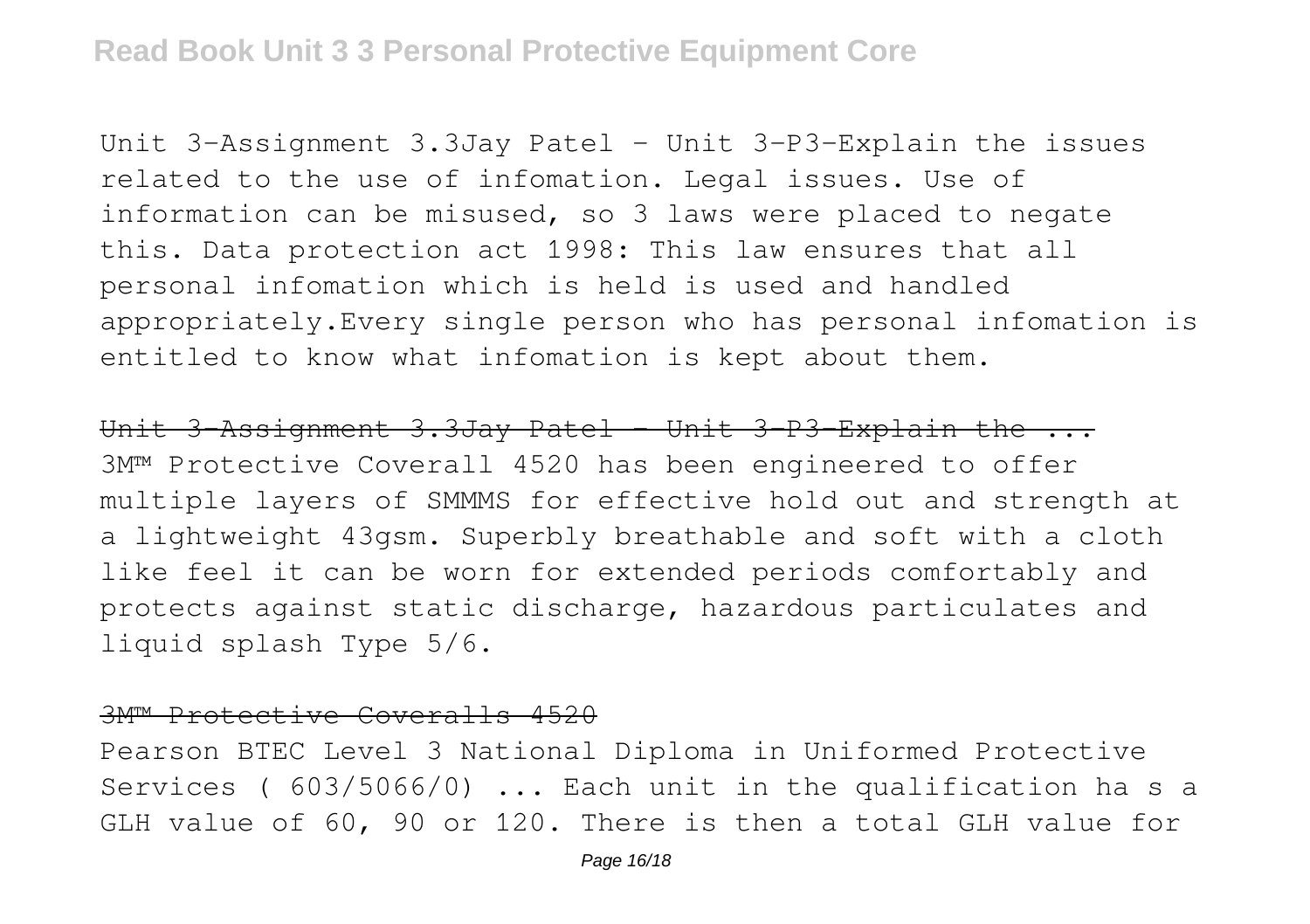the qualification. Each qualification has a TQT value. This may vary within sectors and across the suite , depending

#### Pearson BTEC Level 3 National Extended Diploma in ...

a) Unit Protection Scheme: Unit type schemes protect a specific area of the system i.e. a transformer, transmission line, generator or bus bar. The unit protection schemes are based on Kirchhoff's Current Law – the sum of the currents entering an area of the system must be zero. Any deviation from this must indicate an abnormal current path.

Unit and Non-Unit Protection Scheme | Electrical Concepts Who Needs PPE. check circle solid icon Patients with confirmed or possible SARS-CoV-2 infection should wear a facemask when being evaluated medically. check circle solid icon Healthcare personnel should adhere to Standard and Transmission-based Precautions when caring for patients with SARS-CoV-2 infection. Recommended PPE is described in the Infection Control Guidance

## Personal Protective Equipment (PPE) | CDC